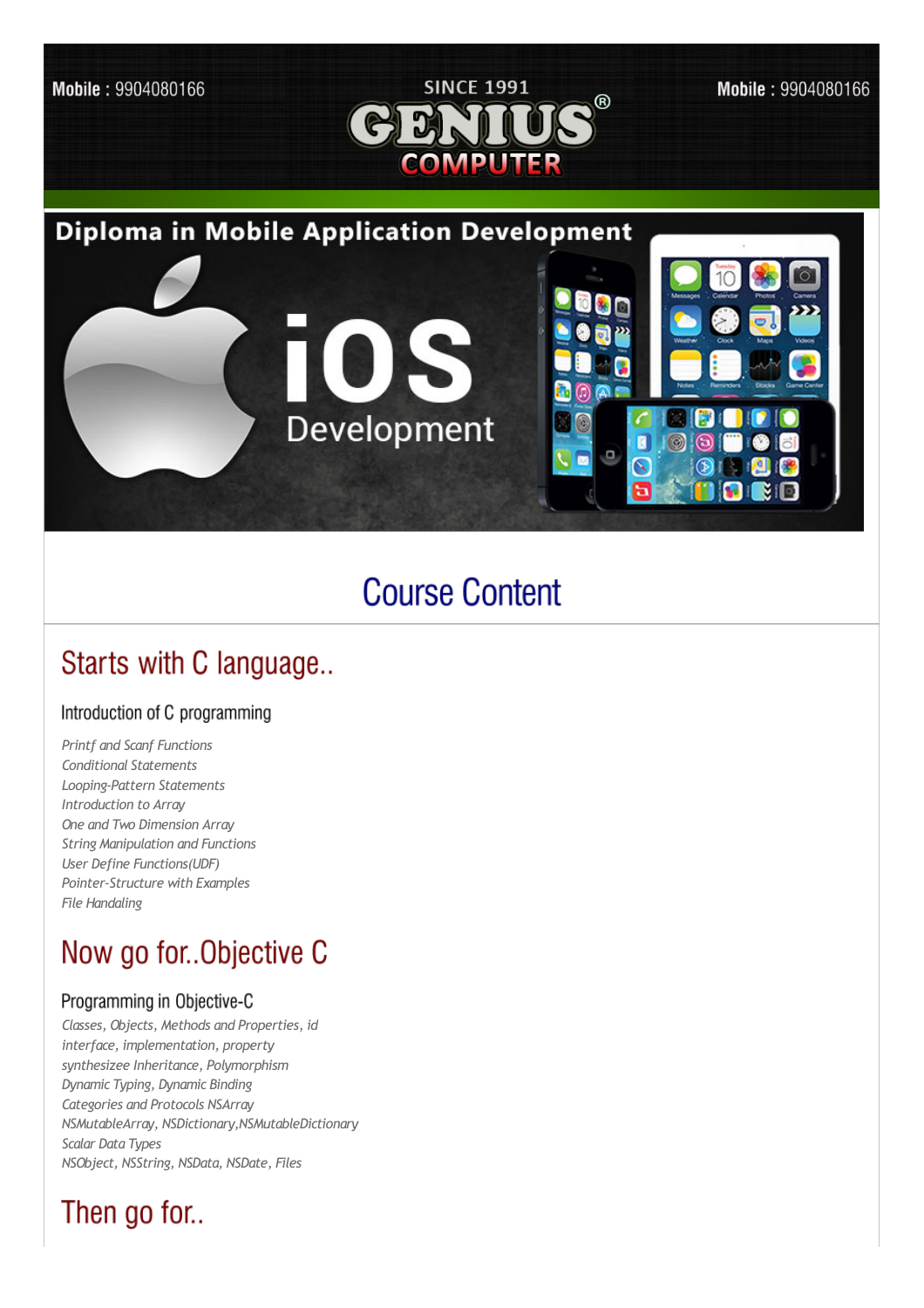### I-phone Development Introduction iOS & SDK

*iOS SDK: iPhone, iPod Touch Xcode, Interface Builder iPhone Simulator, Debugger*

#### Cocoa Framework

*Nib files, File's Owner Outlet Connections Action Connections Inspector*

#### **Controls Part-1**

*IBOutlet, IBAction Event Handling UIEvent Toolbars, Status bar*

#### **Controls Part-2**

*Activity Indicator Page Indicator, Progress View Refresh Control, Scope Bar,Search Bar Table View, Browser View, Alerting Media and Images & Animatio UIGestureRecognize, Panning Audio & Video using & playing*

#### What Is SQLite?

*Creating the Database CRUD Operation with Database. SQLite and Core Data Modeling Data in Xcode*

#### **Using Web Services**

**Location and Mapping** 

#### Social Networks Integration.

Project 1 using SQLite.

#### Project 2 using Webservice & Location Sensing

#### Swift Programing

*fundamentals of Swift syntax Understanding OOPs with Swift 2 Swift data types and collections Applying on Diff. Controls Array and map function Howto respond to touch events Controllers and views functionality URLs and the NSURL Combining additionalframeworks in an Xcode project configuration Discovering the fundamentalfeatures of the MKMapViewAPI*

## Project 3 using Swift

# Duration: 6 Months